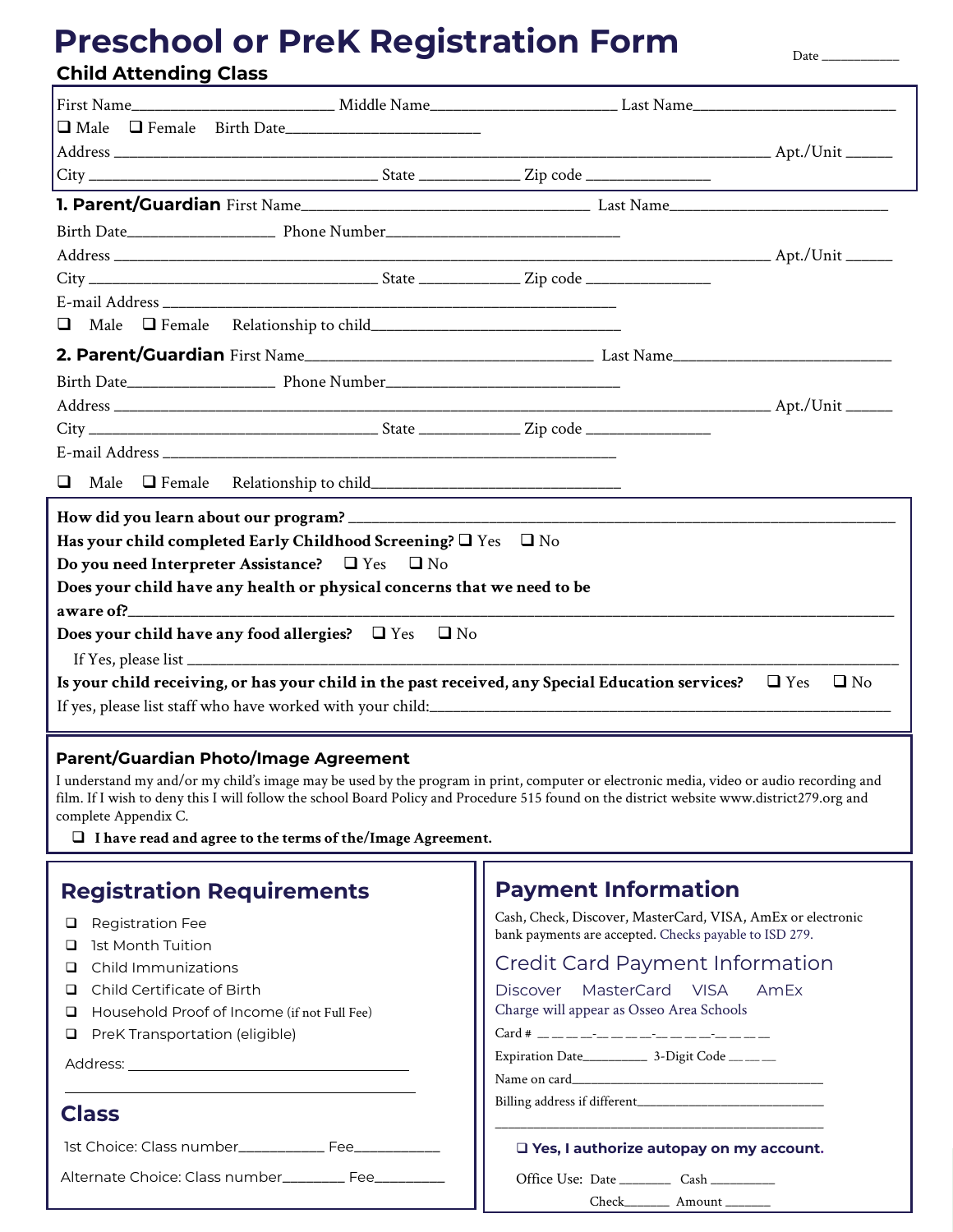### **Early Childhood Family Education (ECFE) and School Readiness Parent Questionaire**

Please help us learn about your child and family. Neither you nor your child will be identified in any published report. If you do not wish to participate in the parent questionnaire, it will not prevent you or your child from participating in any program or service. All data provided are protected by state and federal data privacy standards.

If you choose to voluntarily answer the questions, your information will be used by your local school district and the Minnesota Department of Education for program planning and evaluation in line with state and federal data privacy practices. Again, only aggregated information will be published. Thank you for your help in improving public services!

Your highest level of school completed? What is your household's total yearly income (including gross pay, farm income, child support/alimony, pension/retirement, disability, unemployment and veterans benefits) before taxes right now, rounding to the nearest thousand?

How many people were in your household last year? \_\_\_\_\_\_\_\_\_\_\_\_\_\_\_\_\_\_\_\_\_\_\_\_\_\_\_\_\_\_\_

Are you interested in volunteering? \_\_\_\_\_\_\_\_\_\_\_\_\_\_\_\_\_\_\_\_\_\_\_\_\_\_\_\_\_\_\_\_\_\_\_\_\_\_\_\_\_\_\_\_

Schools are required to report ethnicity and race to the state and to the U.S. Department of Education. Because of recent changes to Minnesota state law, Minnesota disaggregates each category into detailed groups to further represent our student populations. Parents or guardians are not required to answer the federal questions for their children. If you choose not to answer the federal questions, federal law requires schools to choose for you. This is a last resort—we prefer if parents or guardians complete the form. State questions are labeled as "Optional" and schools will not fill in this information for you.

This information helps improve teaching and learning for everyone and helps us accurately identify and advocate for students currently underserved. The information this form collects is considered private information. You can review the privacy notice to learn more about the purpose of collecting this information, how it will be used and not used, and how the detailed groups were identified. The privacy notice can be found in our [Frequently Asked Questions: Ethnic and Racial](https://education.mn.gov/MDE/fam/count/)  [Designation Form.](https://education.mn.gov/MDE/fam/count/)

Is the student Hispanic/Latino as defined by the federal government?

The federal definition includes persons of Cuban, Mexican, Puerto Rican, South or Central American, or other Spanish culture or origin, regardless of race.

Yes No

Does the student identify as American Indian or Alaska Native as defined by the state of Minnesota?

The state of Minnesota definition includes persons having origins in any of the original peoples of North America who maintain cultural identification through tribal affiliation or community recognition. [This question is needed to calculate state aid/funding.]

Yes No

Is the student American Indian from South or Central America?

Yes No